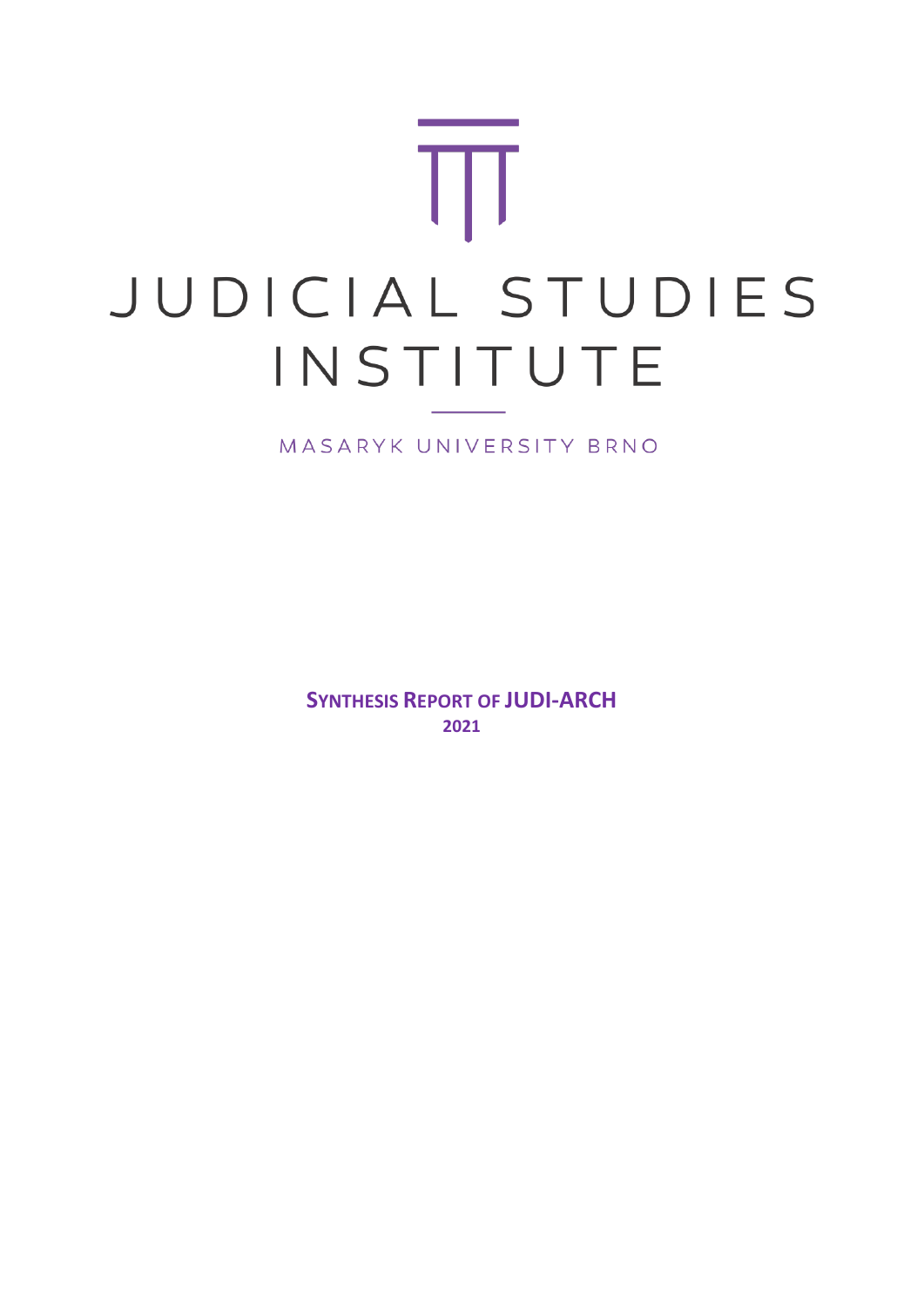## **A. Introduction: Aims of the project**

I

The aim of the project "The Rise of Judicial Self-Government: Changing the Architecture of Separation of Powers without an Architect" (hereinafter "JUDI-ARCH") was to understand the process of empowerment (and, more recently, disempowerment) of judges in judicial governance and to analyse its impact on domestic and supranational judiciaries as well as on societies in general.

After WWII, many European states transferred decision-making powers regarding court administration and judges' careers from political bodies to special organs in which judges have had a major say. Judicial councils and other bodies of judicial self-governance (JSG) spread particularly quickly during the accession of Central and Eastern European countries to the European Union, in the wake of guidelines and good practices issued by the Venice Commission, the European Network of Councils for the Judiciary, the Consultative Council of European Judges and the European Commission (Figure 1). The idea behind the establishment of judicial councils typically followed four motives a need to strengthen judicial independence, to insulate judges from potential political interferences, to achieve a more efficient judiciary, or to increase public confidence in the courts  $(Urbániková – Šipulová (2018) Failed)$  $(Urbániková – Šipulová (2018) Failed)$  $(Urbániková – Šipulová (2018) Failed)$ [Expectations: Does the Establishment of Judicial Councils Enhance Confidence in Courts?](https://is.muni.cz/publication/1483384/Vol_19_No_7_Urbanikova_Sipulova.pdf) *German Law [Journal,](https://is.muni.cz/publication/1483384/Vol_19_No_7_Urbanikova_Sipulova.pdf) Vol.* 19, No. 7.). The architects of judicial councils believed that judicial governance should be entrusted to experts – i.e. judges who are better suited to understanding the internal needs of courts and who are independent of partisan interests and policies.

#### *Figure 1: Rise of Judicial Self-Government in Europe*



Source: JUDI-ARCH.

However, while the unprecedented rise of the decision-making power of courts has stirred vibrant and comprehensive academic discussion, the rise (and fall) of JSG and its resulting effects remain underresearched, as the traditional descriptive and normative scholarship is not able to capture them.

JUDI-ARCH filled this gap and addressed the implications of this phenomenon for the "new" as well as "old" EU member states. JUDI-ARCH's central research question was: **how has the rise of JSG affected the functioning of judiciaries in Europe and what implications has it for the concept of separation of powers?**

More specifically, the JUDI-ARCH project consisted of the following interrelated research aims. The first was to provide a richer understanding of judicial self-governance in Europe. The JUDI-ARCH team went beyond the usually examined institution of the judicial council and explored a higher number of the main JSG actors and practices, providing a complex understanding of the phenomenon of JSG. The second aim was to find out what the actors involved in the daily business of judicial (self-)governance – judges, politicians and lawyers across Europe – think about the JSG institutions, their strengths and weaknesses, and ways to improve them. The third aim was to explore the competences held by judges from the institutional perspective, comparing the share of judges involved in judicial governance across individual models (ministerial, judicial councils, court service etc.), in order to enable empirical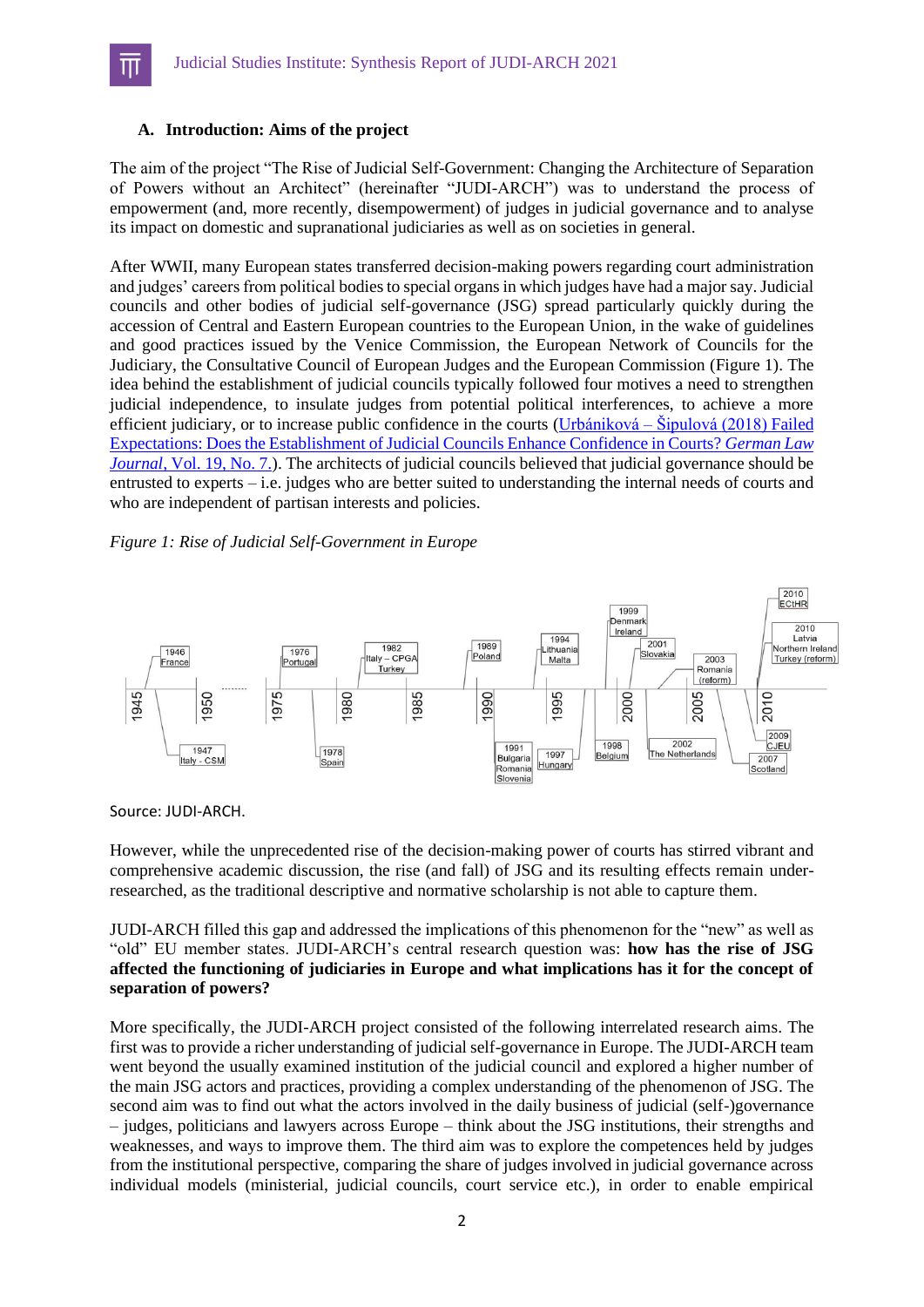measurements of causal relationships between the outcomes of judicial decision-making (judicial independence, accountability, legitimacy, transparency, and confidence in courts) and the participation of judges in the regulation and governance of the field. Finally, the fourth aim was to account for how JSG affected the separation of power.

## B. **Theoretical contribution to the field**

I

Although the question of judicial (self-)governance attracted some scholarly attention in the past, the understanding of the effects of JSG on the functioning of the judiciary and on the separation of powers remained critically underdeveloped. The JUDI-ARCH team pushed the boundaries of the existing scholarship in several ways and impacted on the legal-political practice too. Overall, thanks to an innovative interdisciplinary approach, the JUDI-ARCH project successfully challenged some of the long-held assumptions in the field and provided for a thorough and complex understanding of JSG and its real-world effects, based on solid theoretical foundations and new empirical evidence.

First, the JUDI-ARCH project significantly contributed to the field by providing a novel complex conceptualization of JSG. Previously, scholars had predominantly focused on judicial councils as major JSG actors. Based on an extensive comparative inquiry, however, the JUDI-ARCH project found that JSG is a much broader phenomenon, encompassing a number of other bodies besides judicial councils (such as court presidents, judicial appointments commissions and disciplinary panels) with varying degrees of participation of judges that have received very limited scholarly attention. Moreover, we decided to focus not only on the de jure, but also on the de facto dimension of judicial self-governance. This means ascertaining not only whether judges have formally been empowered to govern themselves, for example, by being allocated the majority of seats in a governing body, but also whether they can actually influence the decision-making of that body. Such an approach allows the identification of gaps between the role assigned to judges on paper and the role performed by them in practice. As a result, the JUDI-ARCH team thus **identified a major gap in the literature and filled it with a novel conceptualization which linked the previously fragmented and sometimes contradictory debates** in the research field, broadened the scope of the JSG debate, and allowed for a more comprehensible comparative debate to emerge.

Second, the JUDI-ARCH project contributed to existing scholarship with crucial **exploratory work, new qualitative and quantitative data, and new theoretical findings**. The project's findings are built on a solid empirical grounding, going beyond earlier unsubstantiated assumptions about JSG. In particular, the project probed into what the actors involved in daily JSG practice actually think about their respective JSG systems, conducting over a hundred qualitative interviews with judges, politicians and lawyers who participate in JSG practice. Based on this rich empirical material, the JUDI-ARCH project shed light on what formal and informal factors affect the varying perceptions of JSG across countries and professions. Moreover, the input gained from qualitative interviews allowed for the construction of a novel typology of judicial councils that breaks apart the idea of a unitary concept of a judicial council and connects the JSG debate with the broader theme of separation of powers. Besides this qualitative material, the JUDI-ARCH project focused on quantitative aspects as well. Building on the aforementioned broad conceptualization of JSG, the research team constructed **the JSG index**, which traces the actual power of judges across various JSG dimensions. This is an important breakthrough in the field as the index allows for more fine-grained and less formalistic comparisons of JSG systems. Over and above the general JSG index, the research team devised **[The Court President](https://www.cambridge.org/core/journals/german-law-journal/article/court-presidents-the-missing-piece-in-the-puzzle-of-judicial-governance/A628AC11E64CB9B5A49514367FD5F4CC)  [Power Index](https://www.cambridge.org/core/journals/german-law-journal/article/court-presidents-the-missing-piece-in-the-puzzle-of-judicial-governance/A628AC11E64CB9B5A49514367FD5F4CC)**: a specific quantitative metric for assessing the power of court presidents – crucial actors of European judiciaries hitherto largely neglected in the existing scholarship.

Third, JUDI-ARCH made a **theoretical contribution** to the understanding of the placement of judicial councils in the system of separation of powers. Discussing the role of judges and politicians in the governance of the judiciary and their respective impacts on judicial independence, accountability and legitimacy, the project demonstrates that judiciaries that are too autonomous are prone to internal politicization. Judges hold significant powers and competences in ministerial, as well as judicial council, models. In contrast to the usual expectations of institution-building, the effectiveness of various models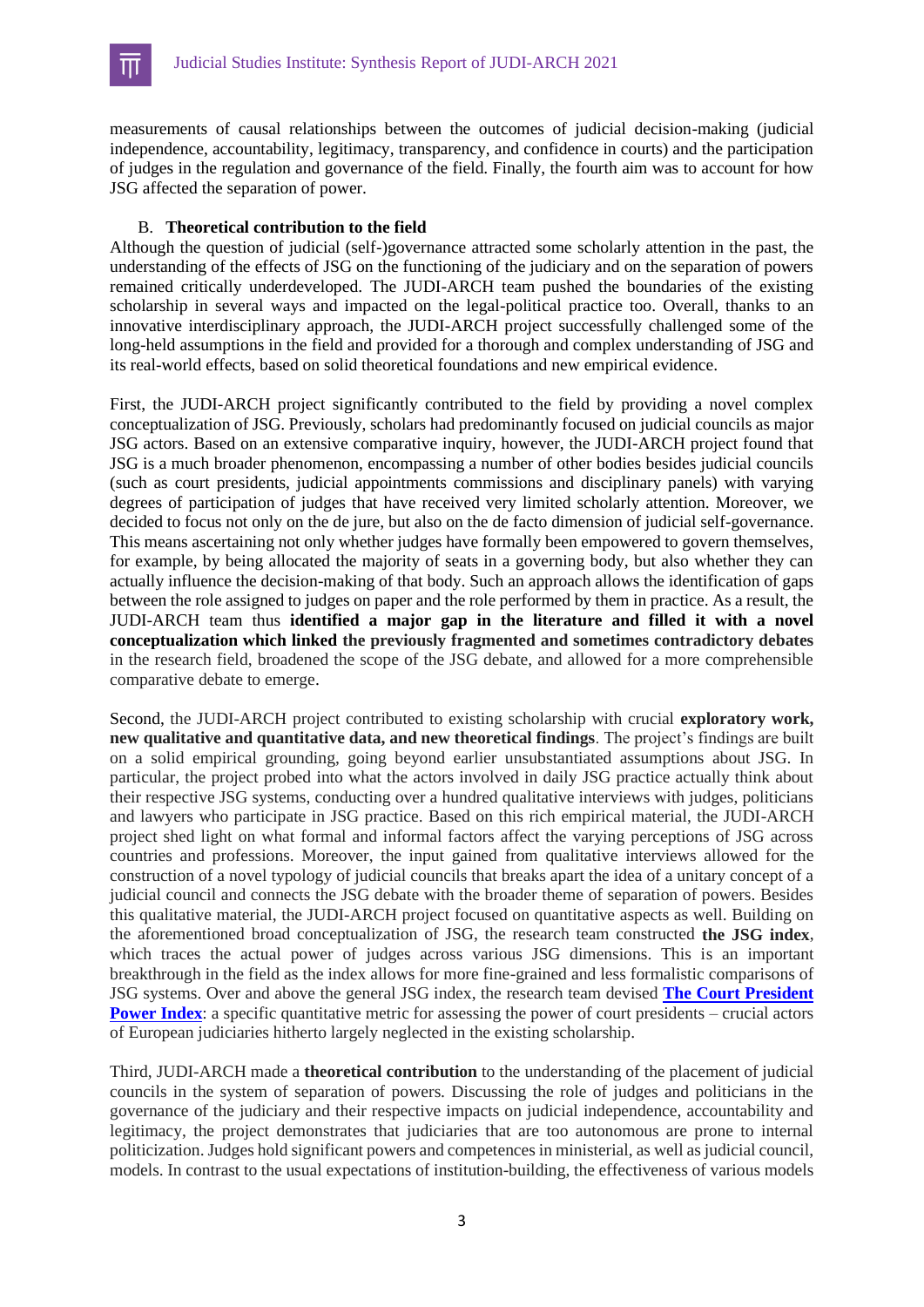of judicial governance rests primarily on the commitment of stakeholders to values underlying particular models of judicial governance. While judicial councils, if well designed, can eliminate some political interferences and pressures, they seem to freeze informal cultural patterns present within the judiciary. If these pre-existing patterns are problematic, they actually make judicial governance worse. Judicial councils then become major highways along which factions and politicized interests within the judiciaries travel to the top tiers of judicial (self-)governance. These findings brought us to the need to reconceptualize judicial councils and their position within the separation of powers. While many existing theories of the separation of powers still build on the classical  $17<sup>th</sup>$  and  $18<sup>th</sup>$  century writings, JUDI-ARCH aimed to provide a novel understanding, taking into account the relatively recent phenomenon of JSG. The project argues that in order to secure sufficient checks and balances, if established, judicial councils should be institutionalized as a fourth branch, independent of all three branches of governmental power, and adhering to principles of functional, institutional and personal incompatibility. The composition of judicial councils (both members and the actors who select them) should be more open and provide sufficient plurality and representation of society: judges, politicians, as well as experts and the wider public.

#### **C. Project results summary**

I

A major innovation in our approach was the integration of comparative legal perspectives with sociological and political science approaches. We conducted in-depth conceptual, qualitative and quantitative case studies based on collection of empirical data and in-depth elite interviews, on the impact of different models of JSG in both "new" and "old" EU Member States. Moreover, our approach to JSG is novel in another respect – we study not only "traditional" policies and competences related to selection, disciplining, judicial careers, and the administration and budgeting of courts, but also digital, ethical and informational self-governance. The JUDI-ARCH project was divided into four interrelated work packages (WPs), which focused on conceptual (WP1), qualitative socio-legal (WP2), quantitative (WP3) and theoretical issues (WP4). All four WPs were successfully completed, with results that significantly contributed to the field and advanced the understanding of JSG in Europe.

#### *1. Conceptualizing Judicial Self-Governance*

WP 1 resulted in a **special issue of the** *German Law Journal* **entitled "Judicial Self-Government in Europe"** [\(vol. 19, no. 7, 2018\)](https://germanlawjournal.com/wp-content/uploads/Vol_19_No_7_full.pdf), which provided a comprehensive and up-to-date comparative account of major JSG models and issues across Europe. The special issue covered 12 national jurisdictions (featuring both old and new EU member states) and 2 supranational courts, and addressed a number of crucial cross-cutting issues, such as judicial selection, the role of court presidents and a pioneering article analysing JSG at international courts. The jurisdictions were chosen to represent all existing models of judicial self-governance: a strong judicial council model (France, Italy, Romania, Slovakia), a moderate judicial council model (Spain, the Netherlands, Poland, Slovenia), a Court service model (Ireland) and a Ministry of Justice model (Germany, the Czech Republic). While not envisaged initially, Turkey was included, given the unique constitutional and political challenges faced in this jurisdiction after the 2016 failed coup d'état. As previously stated, the special issue also analyses two European supranational courts, the ECtHR and the CJEU. Apart from in the *German Law Journal*, team members published various articles in established high-impact journals reflecting on the roles of supranational courts or various national JSG bodies. The special issue made a great impact in terms of readership, both within the research field and in practice (see the CJEU AG's reference to Kosař's work (C-619/18 R *Commission v Poland*; and Opinion of Tanchev AG, Joined Cases C-585/18, C-624/18 and C-625/18 *A.K. v Krajowa Rada S*ądownictwa *and CP, DO v Sąd Najwyższy* – for a reference to the whole Special Issue).

WP1 therefore created a **novel conceptualization of JSG**, which set the foundation for a qualitative analysis of elites' perceptions of JSG (WP2) and a quantitative assessment of the impact of various models of JSG (WP3). It adopted a new definition of judicial governance as "**a broad understanding of judicial governance as a structured model of social coordination which produces and**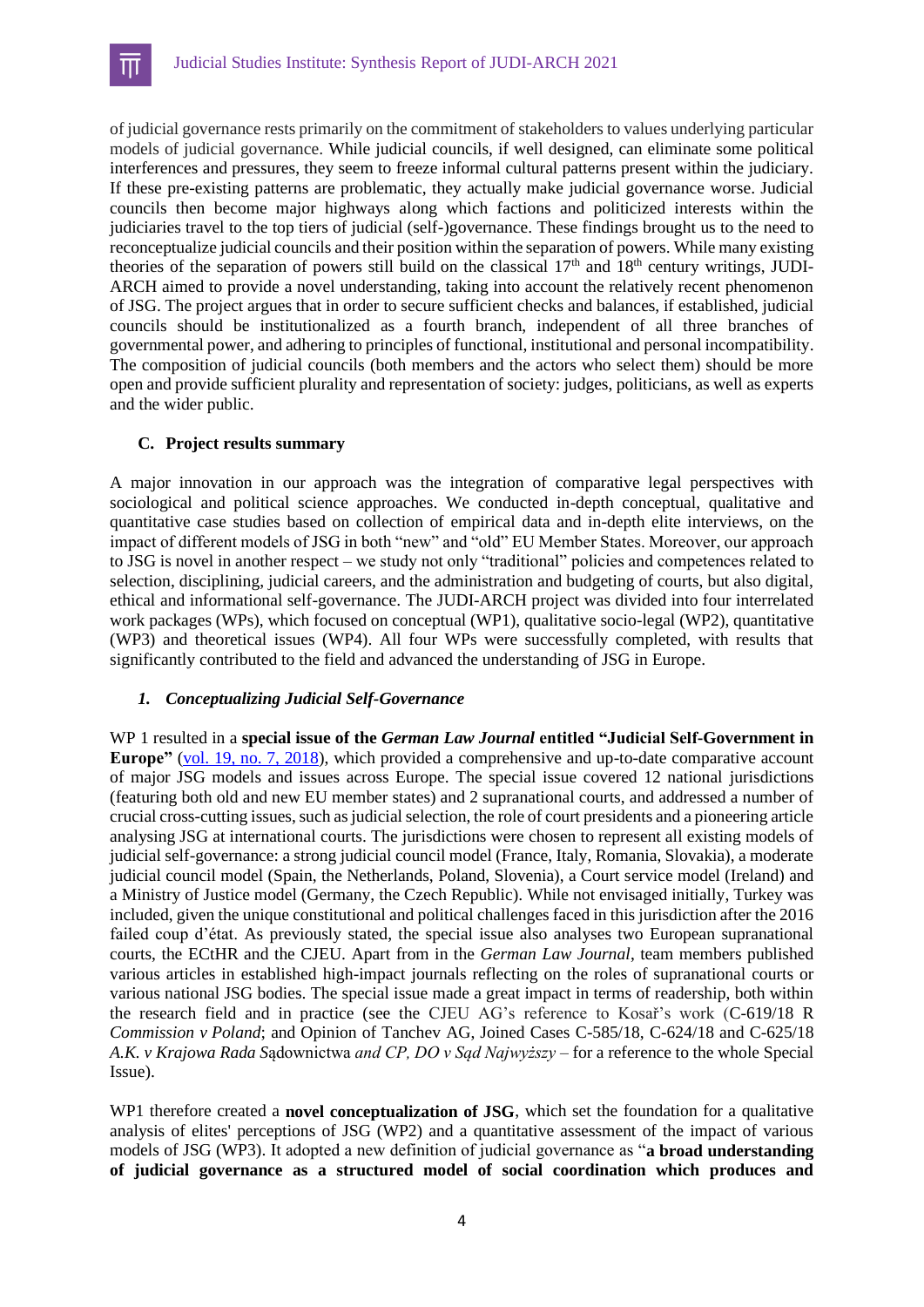## **implements a set of institutions, rules and practices which are collectively binding and which regulate how the judicial branch exercises its functions. Judicial self-governance (JSG) then captures the extent to which judges and courts participate in judicial governance.**"

A judicial self-governance body is then "a body with at least one judge that has some judicial governance competence. Its role, entrenched in a legal norm, is to (a) decide about issues regarding court administration and/or the career of a judge, and/or (b) advise those who decide about such issues. This definition thus includes not only judicial councils, but also court presidents, the Court Service, specialized domestic judicial appointment commissions, as well as the Article 255 TFEU Panel for the selection of Court of Justice judges and the Committee of Ministers (CM) Advisory Panel of Experts on Candidates for Election as Judge to the ECtHR (Kosař, David (2018). Beyond Judicial Councils: Forms, [Rationales and Impact of Judicial Self-Governance in Europe.](https://www.cambridge.org/core/services/aop-cambridge-core/content/view/664DE5677705E534D282A84E1134888A/S2071832200023178a.pdf/beyond-judicial-councils-forms-rationales-and-impact-of-judicial-self-governance-in-europe.pdf) *German Law Journal.* Vol. 19, No. 7.).

As a field, judicial governance consists of eight separate dimensions: regulatory, administrative, personal, financial, educational, informational, digital and ethical (Table 1).

| I. Regulatory      | Competences related to establishment, abolition, or changes in the             |  |  |
|--------------------|--------------------------------------------------------------------------------|--|--|
|                    | jurisdiction and procedural rules of a court                                   |  |  |
| II. Administrative | Composition of a court (setting the number of judges, panels and their         |  |  |
|                    | composition), work schedules, case assignment                                  |  |  |
| III. Personal      | Selection and (re)appointment of judges, promotions, removals and              |  |  |
|                    | transfers of judges (permanent and temporary), disciplining of judges, civil   |  |  |
|                    | and criminal prosecution, evaluations of judges                                |  |  |
| IV. Financial      | Size of a court's budget, salaries of judges                                   |  |  |
| V. Educational     | Compulsory education (plan and structure) and further training and             |  |  |
|                    | education of judges                                                            |  |  |
| VI. Informational  | Publication of rulings, recordings of trials, annual reports, case assignment, |  |  |
|                    | disclosure of judges' property, political affiliation and some personal        |  |  |
|                    | information                                                                    |  |  |
| VII. Digital       | Placement of servers with online data                                          |  |  |
| VIII. Ethical      | Preparation and interpretation of the code of conduct, off-bench activities    |  |  |
|                    | of judges, communication with media                                            |  |  |

*Table 1: Dimensions of judicial governance*

I

Source: JUDI-ARCH.

(I) The regulatory dimension (5 competences) covers all decisions on the establishment, abolition, merger, division and jurisdiction of courts. These competences are typically regulated by the legislative power (parliament), but we are interested in whether judges take any part in the subsequent adoption of changes to these regulatory competences. The ability to comment on legislation related to courts and judges is one of the most typical results of judicial empowerment and offers judges an important voice in the legislative process [\(Kosař and Šipulová 2017, The Strasbourg Court Meets Abusive](https://link.springer.com/article/10.1007/s40803-017-0065-y)  [Constitutionalism: Baka v. Hungary and the Rule of Law.](https://link.springer.com/article/10.1007/s40803-017-0065-y) *The Hague Journal on the Rule of Law*. Vol. [10, No. 1, pp. 83-110\)](https://link.springer.com/article/10.1007/s40803-017-0065-y).

(II) The administrative dimension (9 competences) targets administrative decisions on the courts' functioning, such as the overall number of judges assigned to a given court, the structure (number and composition) of panels, the overall number of assigned administrative personnel and law clerks, but also questions of case assignment and reassignment (sometimes referred to as case allocation) and the evaluation of courts (in terms of the quality of their decision-making, finances, budget, etc.).

(III) The personal dimension (19 competences) groups together all decisions on the career and accountability of a judge. It covers the broadest range of competences from selection and appointment,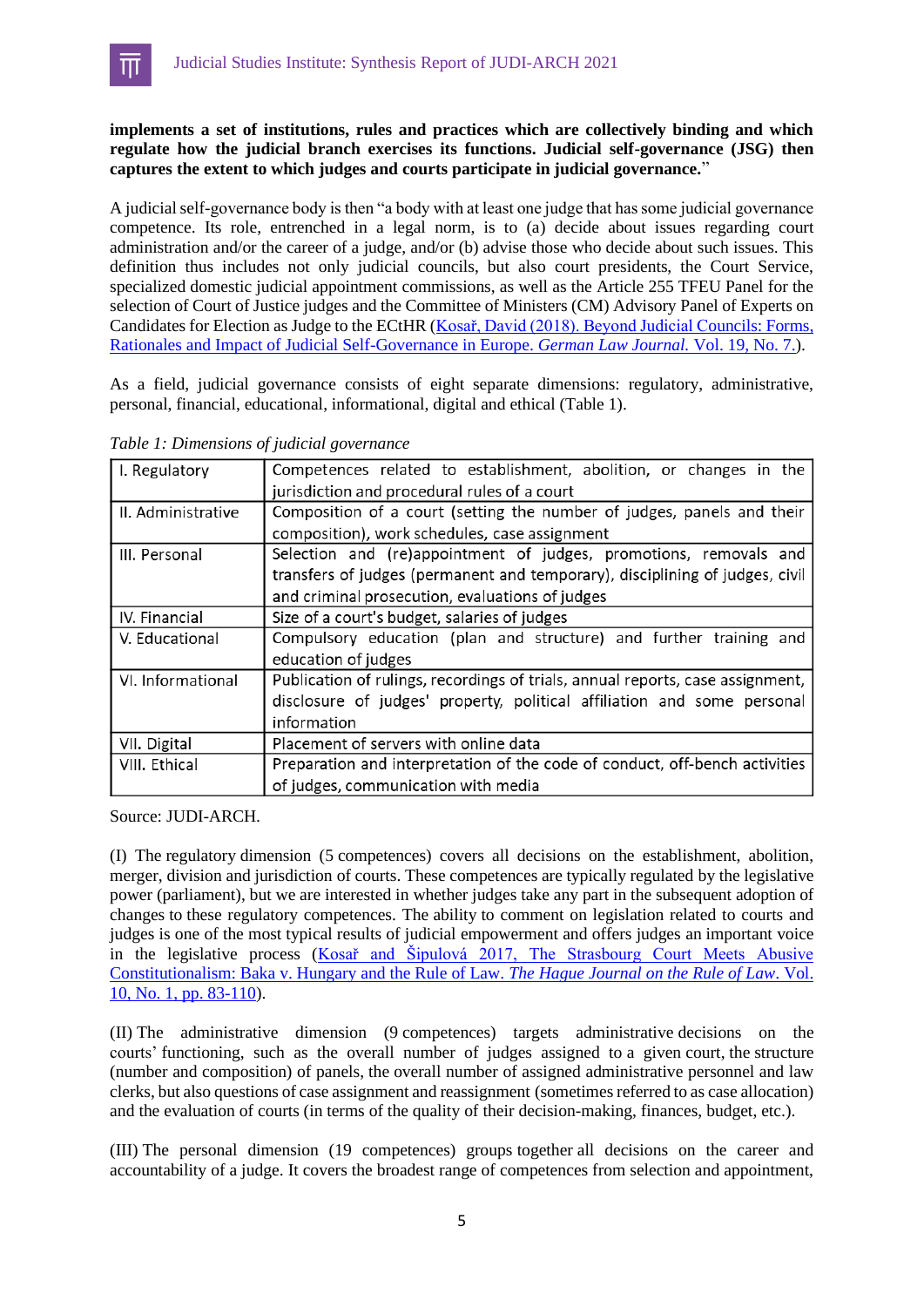

transfer and removal (including temporary), and disciplining of judges to judicial performance evaluation, financial bonuses, and the criminal liability of judges.

(IV) The financial dimension (4 competences) addresses decisions on the size and allocation of a court's budget and the salaries of judges.

(V) The educational dimension (5 competences) deals with decisions on the compulsory and further education of judges and the training of judicial candidates, asking who decides and creates the structure and content of education, including the certification of a judge who can then apply for a vacant position.

(VI) The informational dimension (9 competences) covers competence to determine which judgments are published, to decide on recordings of trials, the obligation to disclose judges' property and their political affiliation, statistics related to caseload, annual reports on individual courts and on the whole of the judiciary.

(VII) The digital dimension (1 competence) relates to the physical placement of servers, asking whether judges or the executive manage the online servers. This seemingly technical question gained in importance with the digitalization of justice, as the ability of courts to manage their own clouds and servers allows them great flexibility in terms of internal management (introduction of new search engines, case management systems, etc.) and transparency towards the public.

(VIII) The ethical dimension (8 competences) captures decisions on the preparation and interpretation of the code of judicial conduct, communication by judges with media, and the regulation of their offbench activities. It is worth mentioning that the list of ethical competences includes several which might also be covered by the ethical code (listed as an individual ethical competence). We decided to list the most important of those separately in order to cover information on jurisdictions which do not enact formal ethical codes.

This eight-dimensional conceptualization of judicial governance allows us to explore the extent of the participation of judges in various areas of the regulatory field, taking into account different political salience or novelty of individual policies of judicial governance.

#### *2. JSG Index and quantitative measurement of effects of judicial councils*

As a result, we realized that JSG is a highly complex phenomenon contours of which go far beyond the selected model of court administration, since even judges in the Ministry of Justice model can have significant JSG powers. Moreover, similarly to the most recent scholarly works, we have noticed the increasing importance and agencification of other actors of judicial governance, such as court presidents [\(Kosař and Spáč \(2021\) Post-communist Chief Justices in Slovakia: From Transmission Belts to Semi](http://dx.doi.org/10.1007/s40803-021-00150-w)autonomous Actors? *[Hague Journal on the Rule of Law](http://dx.doi.org/10.1007/s40803-021-00150-w)*, Vol. 1, No. 13, pp. 1-36; or [Kosař, David and](https://www.cambridge.org/core/journals/german-law-journal/article/court-presidents-the-missing-piece-in-the-puzzle-of-judicial-governance/A628AC11E64CB9B5A49514367FD5F4CC)  [Adam Blisa \(2018\). Court Presidents: The Missing Piece in the Puzzle of Judicial Governance.](https://www.cambridge.org/core/journals/german-law-journal/article/court-presidents-the-missing-piece-in-the-puzzle-of-judicial-governance/A628AC11E64CB9B5A49514367FD5F4CC) *German Law Journal*[. Vol. 19, No. 7\)](https://www.cambridge.org/core/journals/german-law-journal/article/court-presidents-the-missing-piece-in-the-puzzle-of-judicial-governance/A628AC11E64CB9B5A49514367FD5F4CC), but also directors of courts, judicial associations and other regulatory bodies. Accordingly, in WP3 we refocused our attention from institutional models of judicial governance to understanding the JSG as a complex set of competences shared by judges and other political actors. The set of these competences is reflected in the de jure **JSG index**, which has been constructed by the JUDI-ARCH team under WP3. The index seeks to capture the amount of power held by judges in various constitutional setups and models of JSG. In other words, the JSG Index looks beyond the judicial councils and studies the role of judges in the governance of courts more generally. The index, composed of 60 competences, was constructed on the basis of extensive literature and data view, and subsequently tested in several European jurisdiction, observing what share of competences judges hold in different institutional models (i.e. governance dominated by the judicial council, court service, ministry of justice, etc.).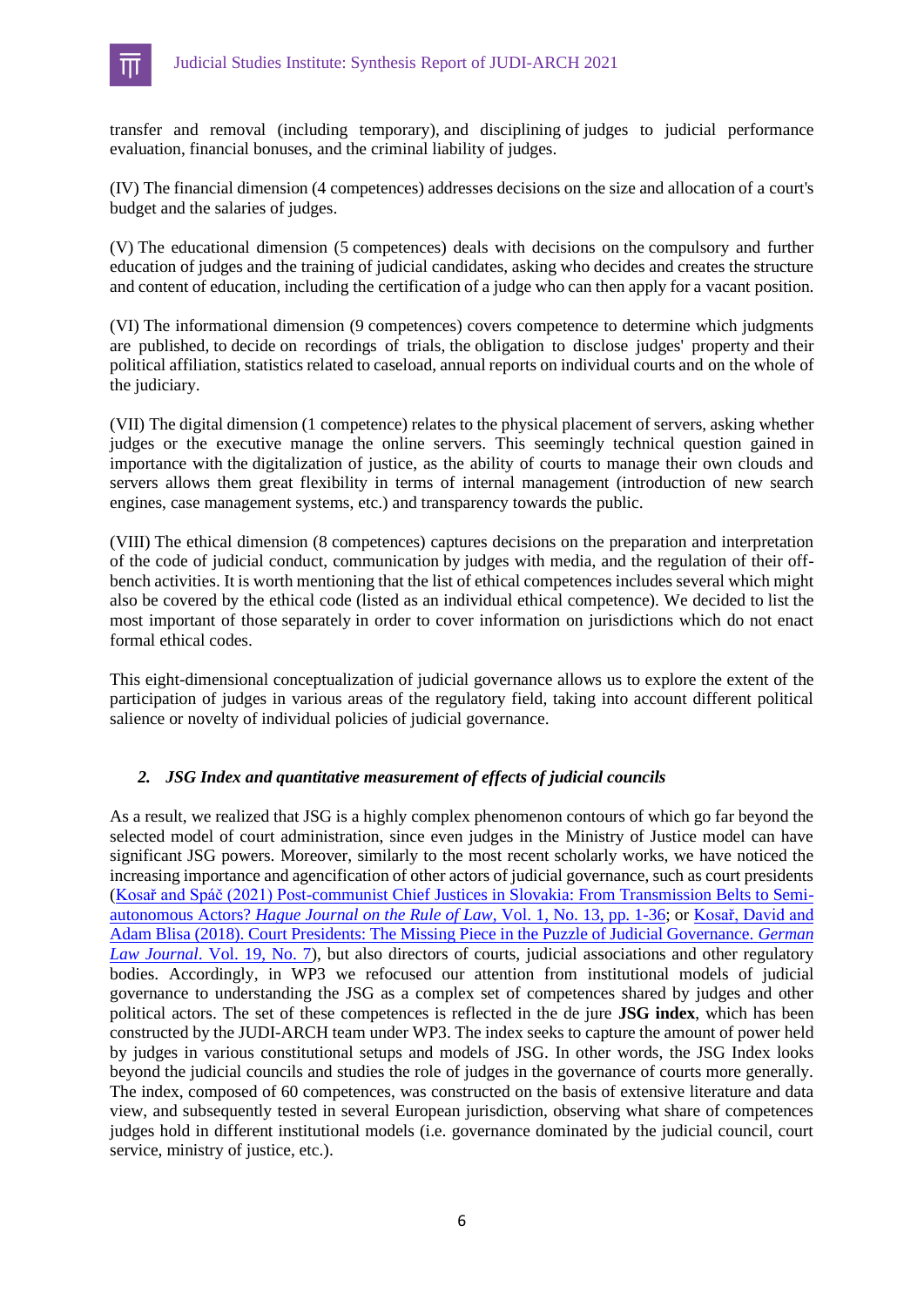The application of the JSG Index to longitudinal data from Czechia, Germany, Italy and Slovakia, two pairs of old and new EU member states with ministerial and strong judicial council models, demonstrated that while it is true that judicial councils empower judges with considerable amount of competences, strong elements of self-governance are present also in other institutional designs (Figure 2).

The JSG Index demonstrated three inter-related trends: 1) an overall increase of judicial self-governance in all institutional models. 2) The loose connection between the existence of judicial councils and empowerment process might suggest that questions of empowerment and institutional insulation should be analysed separately. 3) Finally, we also observed a trend of increasing regulation of the field. Judicial governance is becoming more complex, with new competences appearing (particularly in areas of digital, informational or ethical dimensions) and these new competences are dominantly delegated to judges.

I

The application of the JSG Index to more European jurisdictions (Figure 3) further strengthened these findings. There are more models which allow for significant judicial empowerment and self-governance, while also providing





Source: JUDI-ARCH

more balanced interaction of judges and actors outside of the judiciary (politicians, but also outsiders – lawyers, university professors, NGOs, etc.).

*Figure 3: JSG Index results – % participation of judges on judicial governance as of 1.1.2019*



Source: JUDI-ARCH.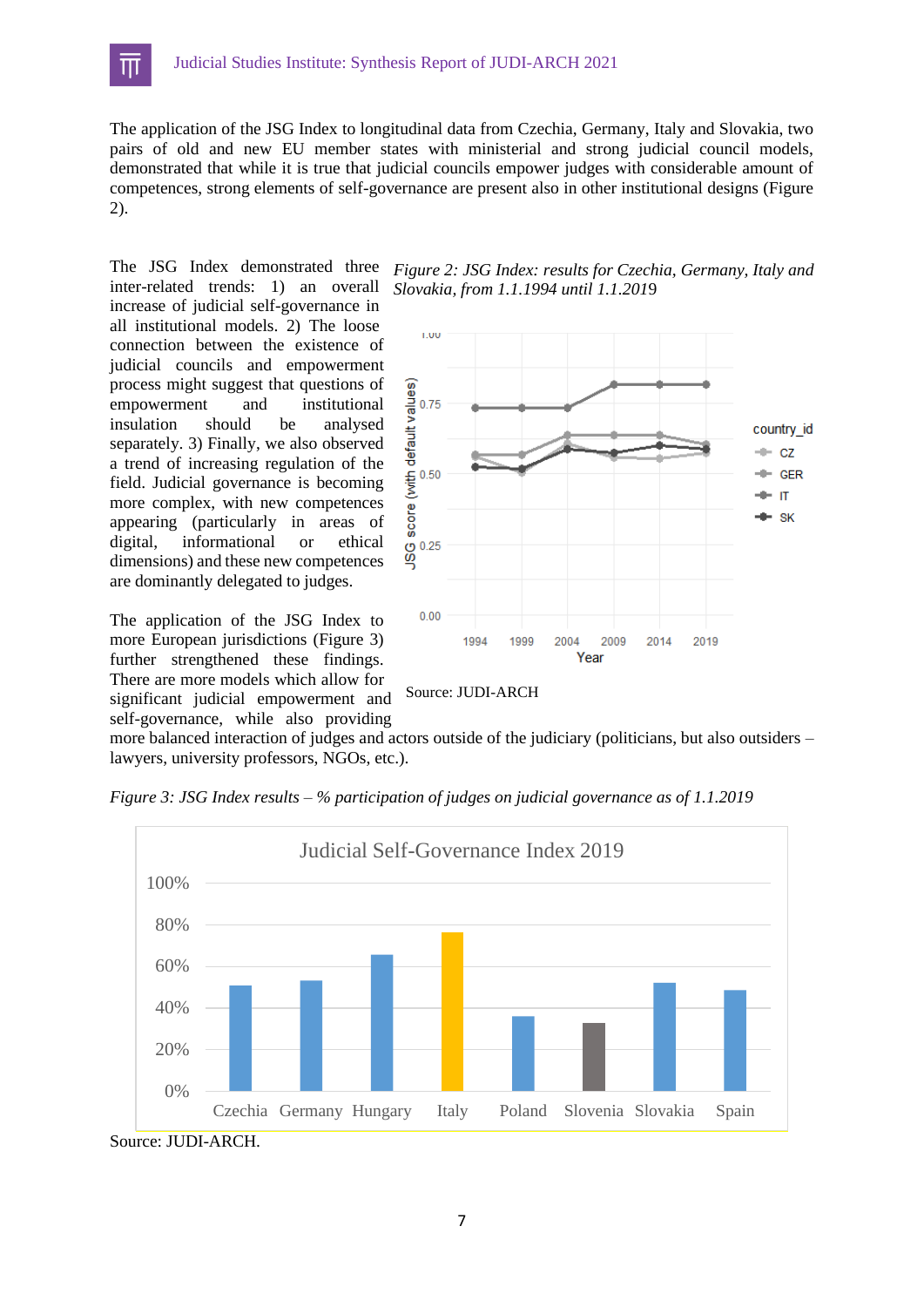Combined with other results of our research, suggesting that too autonomous judiciaries are prone to corporativism and internal politicisation [\(Kosař, David \(2017\) Politics of Judicial Independence and](doi:10.1017/S1574019616000419)  [Judicial Accountability in Czechia: Bargaining in the Shadow of the Law between Court Presidents and](doi:10.1017/S1574019616000419)  the Ministry of Justice. *[European Constitutional Law Review,](doi:10.1017/S1574019616000419)* Vol. 13, No. 1, pp. 96-123 or [Spáč,](doi:10.1080/10758216.2020.1806080)  [Samuel \(2020\) The Illusion of Merit-Based Judicial Selection in Post-Communist Judiciary: Evidence](doi:10.1080/10758216.2020.1806080)  from Slovakia. *[Problems of Post-Communism](doi:10.1080/10758216.2020.1806080)*), the JSG Index has important policy implications. These implications apply particularly for young transitioning democracies and highly polarised societies, where judicial councils historically proved to be problematic, because they attracted too much politicization and decreased internal independence of rank-and-file judges on their court presidents. Several separate case studies published under the JUDI-ARCH project problematized concepts of judicial independence and deformation of judicial independence by processes of judicial selection dominated by judicial oligarchies using judicial councils to channel their power and influence (Tsereteli, [Nino \(2020\) Judicial recruitment in post-communist context: informal dynamics and façade reforms.](doi:10.1080/09695958.2020.1776128)  *[International Journal of](doi:10.1080/09695958.2020.1776128) the Legal Profession*).

We argue that refocusing our attention on judicial governance competences, instead of judicial councils, allows us to identify the politically most salient areas of judicial governance. More decentralized and well-balanced institutional models, which allow to spread salient competences among more actors, make the judicial governance field less susceptible to easy capture from outside (political interferences) or inside (judicial oligarchies). We revisit the question of judicial councils from the perspective of the separation of powers in the following section.

# *3. Perceptions of judicial governance in Europe*

A significant part of JUDI-ARCH project revolved around socio-legal qualitative research of elites' perceptions and experience with different institutional models of judicial governance. WP2 focused on another important aspect of the effects of JSG – the **question of how the insiders involved in daily JSG practice in the given jurisdiction perceive its functioning, positives and negatives, and how they envisage the JSG system being improved**. The JUDI-ARCH project explored the perceived effects of transferring powers and competences to judges through in-depth qualitative elite interviews with judges, politicians and lawyers, searching for their views on the rationales, effectiveness and results of implemented models, as well as their views on the more general questions of separation of powers and distribution of JSG competences. The research team first completed a pilot study exploring the expectations and preferences of Czech elites. Establishment of the judicial council has been debated for decades in Czechia, however, to no avail. The article *(Šipulová, Urbániková, Kosař (2021) Nekonečný* [příběh Nejvyšší rady soudnictví" Kdo ji chce a proč ji nemáme.](https://journals.muni.cz/cpvp/article/view/14273) *Časopis pro právní vědu a praxi,* Vol. [29, No.1\)](https://journals.muni.cz/cpvp/article/view/14273) mapped positions of key stakeholders involved in judicial governance: judges, politicians and lawyers. It inquired which elites supported the establishment of a judicial council, what their expectations were and what form of judicial governance they perceived as ideal. The analysis of Czech position showed that all three groups of elite insiders identified the same two core challenges of the current ministry-dominated system: The ministry of justice lacks the vision and capacity to govern the courts, and thus it informally delegates majority of its competences on court presidents. Too strong court presidents in turn make the system fragmented and endanger internal independence of rank-and-file judges. Elites however disagreed whether the establishment of a judicial council can solve these issues. Majority of judges supported the judicial council and hoped for the unification of judicial governance across the country. Politicians, on the other hand, pointed out that the fragmented system of judicial governance might be more resistant against the capture of the judiciary. Lawyers mostly identified judicial council as a risky model which might encapsulate the judiciary.

The comparative results on the back of approximately 150 interviews conducted in six European jurisdictions (representing the ministerial model in Germany and the Czech Republic, strong judicial council model in Italy and Slovakia, and moderate judicial council model in France and Poland) problematized expectations vested in judicial councils even more. The monograph *European Visions*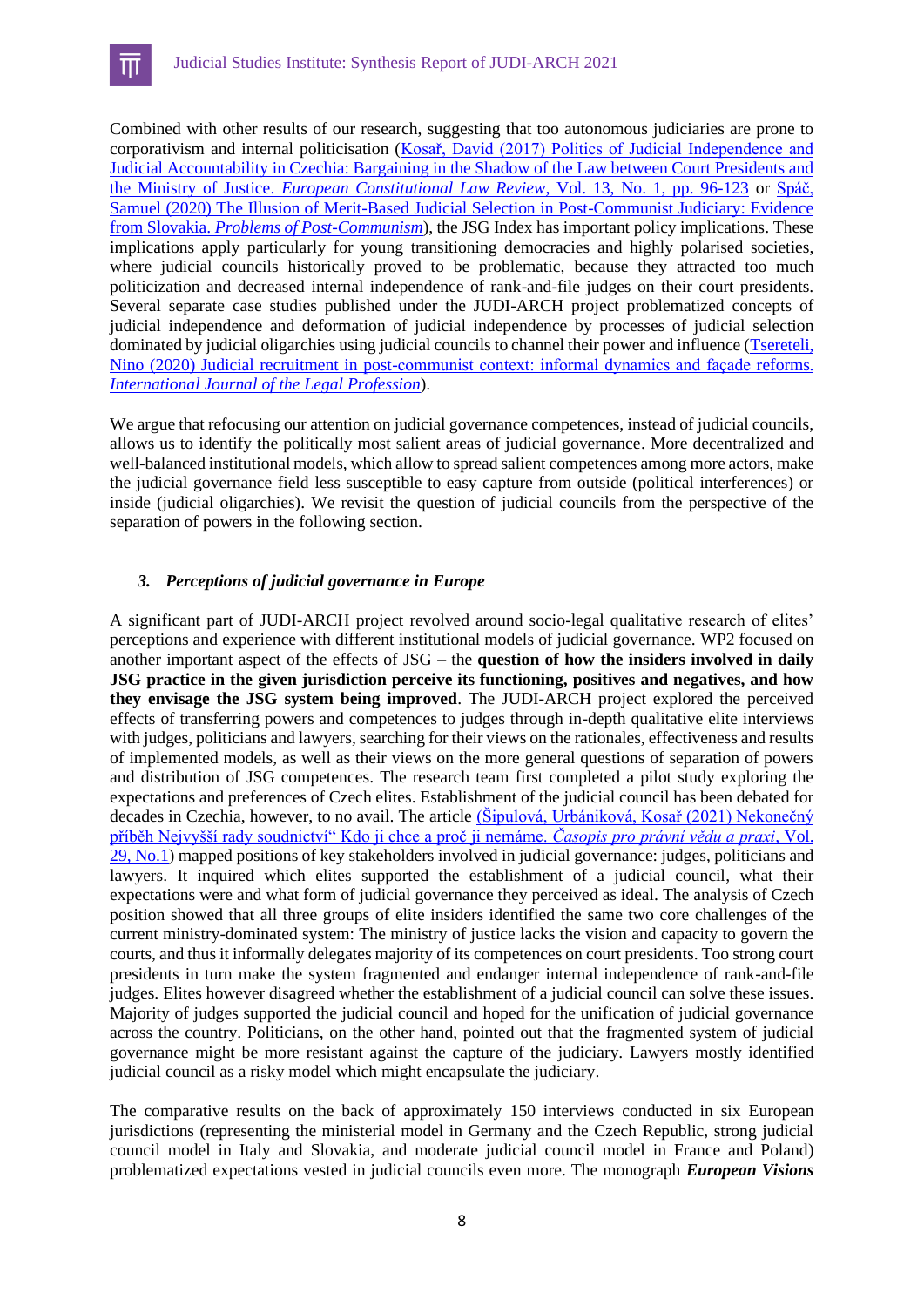

*of Judicial Self-Governance* **(forthcoming)** similarly analyses first-hand experience of domestic elites with the functioning and effects of their respective models of judicial governance, asking how domestic elites perceive and evaluate these values, what distribution of power they find legitimate, what expectations they have from different models of judicial governance and whether these are met by actual institutional arrangements.

|                               | <b>Western Europe</b> | <b>Eastern Europe</b> |
|-------------------------------|-----------------------|-----------------------|
| <b>Ministerial model</b>      | Germany               | Czechia               |
| Weak judicial council model   | France                | Poland                |
| Strong judicial council model | Italy                 | Slovakia              |

*Table 2. Case selection of jurisdictions in joint WP2&WP4 monograph*

Source: JUDI-ARCH.

The monograph puts forward a three-fold argument. First, similarly to our own empirical quantitative research (WP3), it suggested that judicial empowerment is not exclusive to jurisdictions with strong judicial councils. On the contrary, interviews with German and Czech elites demonstrated that ministerial models in fact do delegate considerable competences to judges and other decentralised JSG bodies (court presidents, judicial boards, judicial academies, etc.). German and Czech interviewees, for example, jointly agreed that judges hold sufficient powers and praised the system stability thanks to decentralization and existence of many checks and balances. Second, the experience of elites suggested that too autonomous judiciaries are simply problematic, irrespective of the presence or absence of a judicial council, although elites also pointed out that strong judicial councils attract even more politicisation and accumulation of interests. Elites voiced worries that too much power in the hands of over-autonomous judiciaries makes the courts prone to internal politicisation and decreasing internal independence of rank-and-file judges from their court presidents. Moreover, it also decreases their transparency and reduces public confidence in the courts. According to the interviewees, the effectiveness of judicial governance rests also on the commitment of stakeholders to values underlying particular institutional models. Third, the analysis of elites' experience with various models of judicial councils also revelated the lack of proper theoretical background behind the position of judicial councils in the system of traditional separation of powers. While the dominant research and policy recommendation of supranational bodies skew the balance towards more autonomy and independence of the judicial power, the monograph shows that the role of judicial councils is much more complex. Drawing on the perceptions of elites on how judicial councils should work, what their composition should be and whose interest they ought to protect, we found that elites in individual European jurisdictions work with at least three different understandings of judicial councils: a judicial council as a representative of the judicial branch, a judicial council as a coordinating institution representing all three traditional branches of power, and a judicial council as a fourth branch of government body.

The monograph here incorporates the results of the final work package (**WP4**) which synthesized the whole project and, by unpacking the notion of JSG, WP4 provided a **more differentiated understanding of JSG's impact on the system of separation of powers** [\(Kosař, David, Pavel Dufek](doi:10.1017/S1574019619000336)  [and Jiří Baroš \(2019\) The Twin Challenges to Separation of Powers in Central Europe: Technocratic](doi:10.1017/S1574019619000336)  [Governance and Populism. European Constitutional Law Review. Vol. 15, No. 3, pp. 427-461\)](doi:10.1017/S1574019619000336). While each of the three understandings carries a certain risk, the judge-centred judicial council, which stands closest to models promoted by supranational European actors, distorts the interaction between the three powers in the most significant way: it allows a substantial overlap with the judicial power and underestimates conflicts of interest inherently entwined in judge-dominated judicial councils, and it insulates the judiciary by allowing it too much independence unbalanced by sufficient checks. The judicial branch model is therefore troubled by a high risk of the judiciary being captured by strong interest groups inside the judicial power.

The coordinating model of judicial council affects the separation of powers to a much lesser degree. It is designed as a platform for negotiation between the three branches of government and as such should be ideally balanced. Nevertheless, the combination of imperative mandates (i.e. expectations that